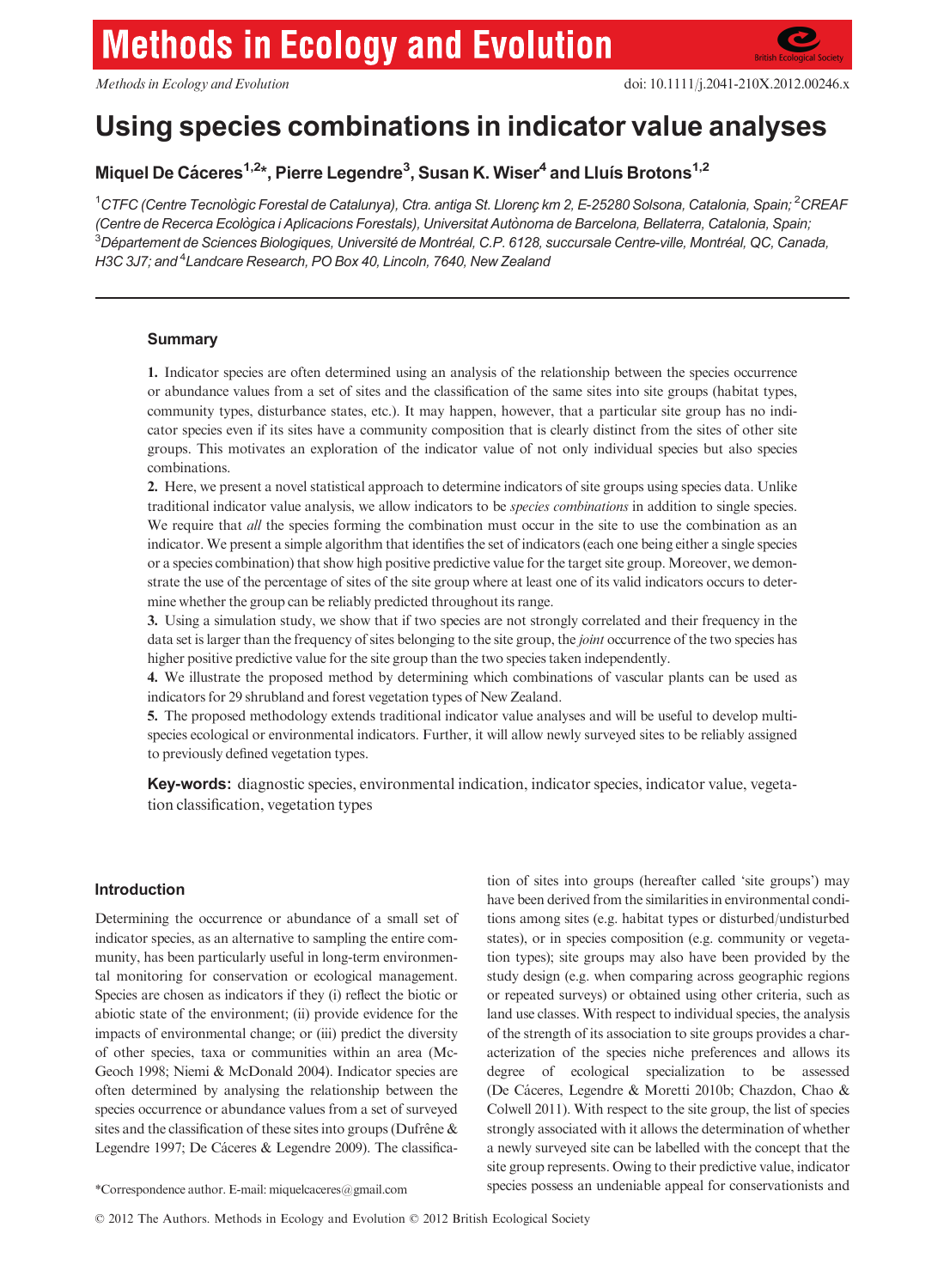land managers as they provide a cost- and time-efficient mean to assess ecosystem change (McGeoch & Chown 1998; Hilty & Merenlender 2000; Carignan & Villard 2002; McGeoch, Van Rensburg & Botes 2002).

Several alternatives exist for the statistical determination of indicator species (e.g., Hill 1979; Dufrêne & Legendre 1997; Bruelheide 2000; Chytrý et al. 2002; Chazdon, Chao & Colwell 2011; Urban et al. 2012). Among them, the most frequently used approach involves the assessment of the association between species and site groups using correlation or indicator value indices (Dufrêne & Legendre 1997; Chytrý et al. 2002; De Cáceres & Legendre 2009). Correlation indices assess the relative positive or negative preference of the species for the site group, compared with the remaining groups (Chytry et al. 2002). In contrast, indicator value indices are non-negative and assess to what extent the sites of the target site group match the sites where the species is found (De Cáceres, Legendre  $\&$ Moretti 2010b).

Typically, the output of an indicator value analysis for a given site group consists of the list of species that are significantly associated with it, presented in a decreasing indicator value order. When any of the indicator species is found in a newly surveyed site, the site can be assigned to the site group. The more indicator species are found in the newly surveyed site, the higher the confidence on the assignment. To quantify this degree of confidence, however, it would be desirable to know the probability of the indicated site group given the joint occurrence of all the indicator species found; unfortunately, this conditional probability is not provided by the traditional indicator value analysis. Moreover, in some occasions, the list of indicator species for a particular site group is empty even if its sites have a community composition that is clearly distinct from sites of other site groups. In these cases, one could use the joint occurrence of several species to indicate the site group. These issues motivate the need to explore the indicator value of not only individual species, but species combinations.

Here, we present a new statistical approach to determine indicators of site groups using species data. In addition to (single) indicator species as produced in standard indicator species analysis, the new method also searches for indicator species combinations. In the latter case, it is the joint (i.e. simultaneous) occurrence of several species in a site that is used as indication of the site group. Species assemblages have been used to develop ecological or environmental indicators. For example, Butler *et al.* (2012) recently provided a protocol to determine which bird species should be considered when building population-based indices aimed at representing the status of the wider bird community. There are also examples of indicator value analyses conducted using supra-specific taxonomic entities (genera, families, etc.) or even functional guilds (e.g. Basset et al. 2004). In these analyses, the occurrence of a single species, among those conforming the species group, was enough for indication. To our knowledge, the simultaneous occurrence of several species has not yet been considered within the framework of indicator value analysis.

In this article, we first briefly review the original indicator value analysis developed by Dufrêne  $&$  Legendre (1997). We then generalize the method from single species to species combinations and present the steps that allow a set of valid indicators for a given site group to be determined; we hereafter use the word 'indicator' to denote an entity that is used for indication. We then present the results of a simulation study showing the potential benefits of considering species combinations as indicators. After that, we illustrate our methodological suggestions in an example where we determine indicator plant combinations for 29 types of shrublands and forests in New Zealand. Finally, we discuss the advantages and limitations of this new approach, its potential applications and relate it to other existing extensions of the method.

#### Indicator value analysis for single species

This section briefly reviews the concepts and calculations of traditional indicator value analyses. Imagine that a given species S has been detected in a newly surveyed site and one is interested in knowing whether the site belongs to a given site group  $G$  (Fig. 1a). After finding the species, one would like to know  $A = P(G|S)$ , the probability that the surveyed site belongs to the target site group  $G$  given the fact that species  $S$ has been found. This conditional probability  $(A)$  is called the specificity or positive predictive value of species S as indicator of the site group. To be useful, indicator species not only need to have a high positive predictive value, but they also need to be easy to find. The higher the probability of finding the species in sites belonging to the site group ( $B = P(S|G)$ ), the more likely it is that the species will be found in newly surveyed sites of the same kind. This second conditional probability  $(B)$  is called the fidelity or sensitivity of the species as indicator of the target site group (Murtaugh 1996; Dufrêne & Legendre 1997; De Cáceres & Legendre 2009).

The input of an indicator value analysis consists of two elements: (i) a site-by-species community data table X containing the occurrence or abundance values of species at several locations or sites; and (ii) a partition of the sites into a set of nonoverlapping classes (site groups). In their work, Dufrêne  $\&$ Legendre (1997) proposed that good indicator species should be at the same time ecologically restricted to the target site group and frequent within it. They defined the Indicator Value  $(IndVal)$  index of a species in a site group as the *product* of  $A$ and  $B$ . The sensitivity of the species,  $B$  (which they called fidelity), was simply estimated as the relative frequency of the species in sites belonging to the target site group (Table 1). In contrast, the positive predictive value, A (which they called specificity), could be calculated from either presence–absence or abundance data. In fact, as described in the study by De Cáceres  $& Legendre (2009)$ , there are at least four different ways of estimating A. If only presence–absence data are used, and assuming a representative sample of sites, an appropriate estimator of  $A$  is the number of occurrences of the species within sites belonging to the target site group, divided by the number of occurrences of the species S across all sites  $(A_{pa}$  in Table 1). Alternatively, A can be estimated from abundance data as the sum of abundance values of the species within sites belonging to the site group divided by the sum of abundance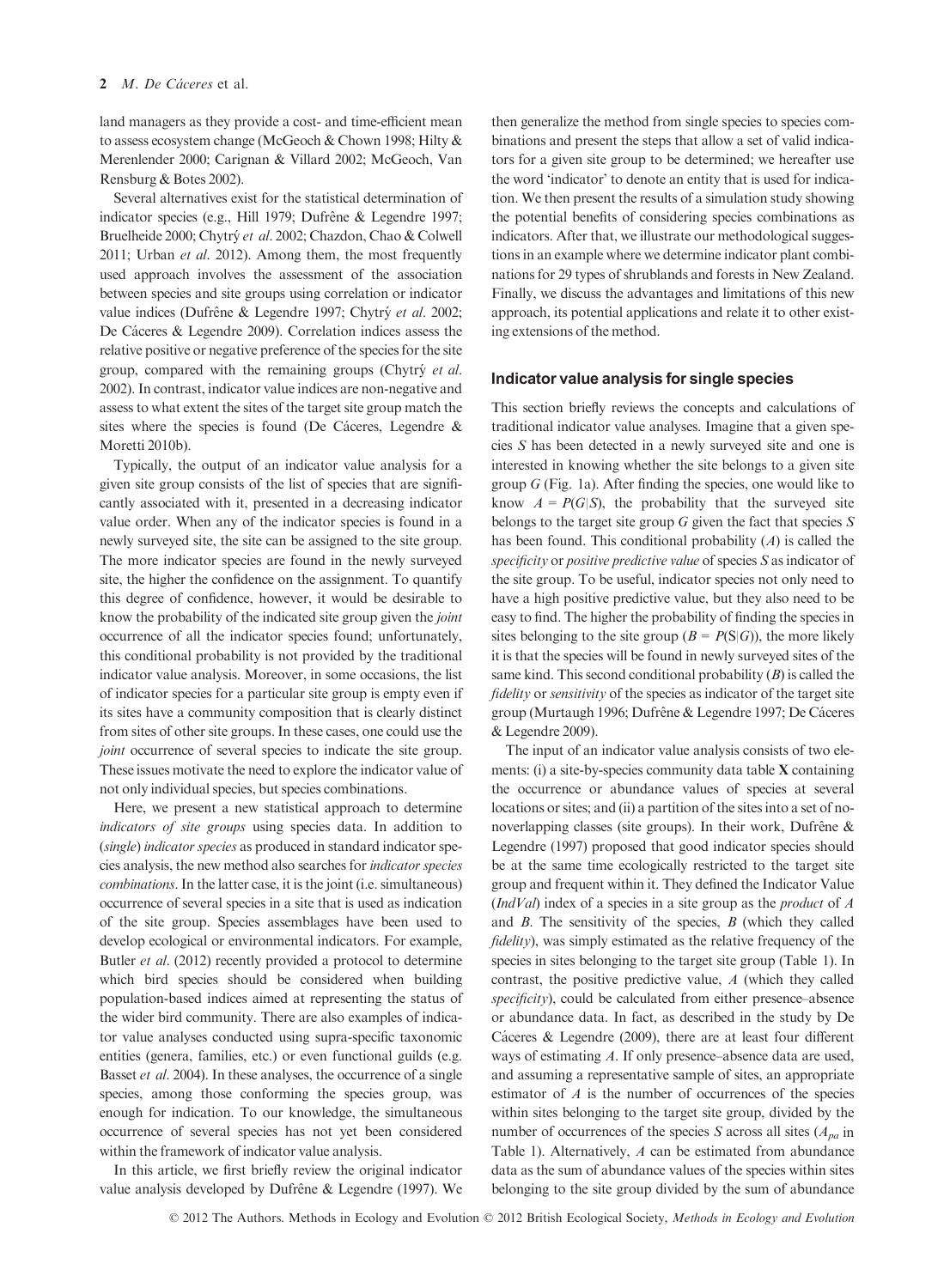

Fig. 1. Concepts of positive predictive value and sensitivity for a single species (a) and for a species pair (b). Open ovals represent the range of environmental conditions suitable for species  $S_i$ , whereas the dark grey oval represents the environmental conditions corresponding to the definition of the target site group G. Thick dashed lines delimit the occurrence of indicators (a single species or a species pair).

values across all sites  $(A_{ind}$  in Table 1). In these first two indices, we assumed that the target site group was not over- or under-sampled with respect to others in the data set. It often happens, however, that some site groups are over-represented with respect to others. In these cases, we may decide to give the same weight to all site groups in the calculation of A irrespective of the number of sites each group actually contains. For presence–absence data, we would calculate the relative frequency of the species in the target site group divided by the sum of relative frequencies over all groups (see  $A_{pa}^g$  in Table 1), whereas for abundance data,  $A$  is then defined as the mean abundance of the species in the target site group divided by the sum of mean abundance values over all groups  $(A_{ind}^g)$  in Table 1; this was the index suggested by Dufrêne  $&$  Legendre 1997).

After calculating the *IndVal* value for all site groups, one looks for the site group to which the species is maximally associated. To report that the species is associated with this site

Table 1. Formulae used to estimate the positive predictive value  $(A)$ and sensitivity  $(B)$  of an indicator for a given site group. The same formulae are valid for species or species combinations, but different community data tables are used as input (either  $X$  or  $C$ , respectively; these are defined in the text) to calculate the indicator value statistics

|                                                        | Nonequalized                 | Group equalized                                           |
|--------------------------------------------------------|------------------------------|-----------------------------------------------------------|
| Positive predictive value for<br>presence-absence data | $A_{pa} = \frac{n_p}{n}$     | $A_{pa}^{g} = \frac{n_p/N_p}{\sum_{k=1}^{K} n_k/N_k}$     |
| Positive predictive value for<br>abundance data        | $A_{\rm ind} = \frac{dp}{a}$ | $A_{\text{ind}}^g = \frac{a_p/N_p}{\sum_{k=1}^K a_k/N_k}$ |
| Sensitivity                                            | $B=\frac{n_p}{N}$            |                                                           |

Notation is as in De Cáceres & Legendre (2009):  $N_p$ , number of sites that belong to the *target* site group;  $n$ , number of occurrences of the indicator across all sites;  $n_p$ , number of occurrences of the indicator within sites that belong to the *target* site group;  $N_k$ , number of sites that belong to the site group  $k$ ;  $n_k$ , number of occurrences of the indicator within sites that belong to the site group  $k$ ;  $a_p$ , sum of the abundance values of the indicator within the *target* site group;  $a_k$ , sum of the abundance values of the indicator within sites of the site group  $k$ ;  $a$ , sum of the abundance values of the indicator over all sites.

group, one-first needs to reject the null hypothesis that negates this association. In traditional indicator value analysis, the maximum IndVal value across site groups is usually tested for statistical significance using a permutation test, a procedure that involves comparing an observed test statistic with a distribution of the same statistic obtained by randomly reordering the data (Dufrêne & Legendre 1997; De Cáceres & Legendre 2009; De Cáceres, Legendre & Moretti 2010b). Alternatively, permutation tests exist to test statistical hypotheses regarding the association with each site group separately (Bakker 2008; De Cáceres & Legendre 2009). As a complement to testing null hypotheses, we can assess the precision of estimates of A, B and their product by calculating confidence intervals. Unfortunately, the exact or approximated parametric distribution is difficult to determine for many of the above indices. Alternatively, one can use the percentile bootstrap method, which involves resampling the observed data with replacement to generate an approximate distribution of the estimator, followed by taking the percentiles  $\alpha/2$  and  $1 - \alpha/2$  of the empirical distribution as the  $(1 - \alpha)$  confidence limits (Manly 1997). Using computer simulations, De Cáceres & Legendre (2009) studied the performance of the simple percentile bootstrap method to obtain confidence intervals for indicator value indices.

#### Indicator value analysis for species combinations

#### RATIONALE OF THE METHOD

Instead of considering only one species at a time, this section defines indicators formed by combining the presence or abundance data of k species,  $S_1, S_2, \ldots, S_k$ . As an example, we first consider the indicator consisting of the joint occurrence of two species, say  $S_1$  and  $S_2$  (Fig. 1b). To assess the positive predictive value of this indicator, we need to estimate  $P(G)$  $S_1 \cap S_2$ , that is, the probability of the surveyed site belonging to the target site group given that  $S_1$  and  $S_2$  have been

© 2012 The Authors. Methods in Ecology and Evolution © 2012 British Ecological Society, Methods in Ecology and Evolution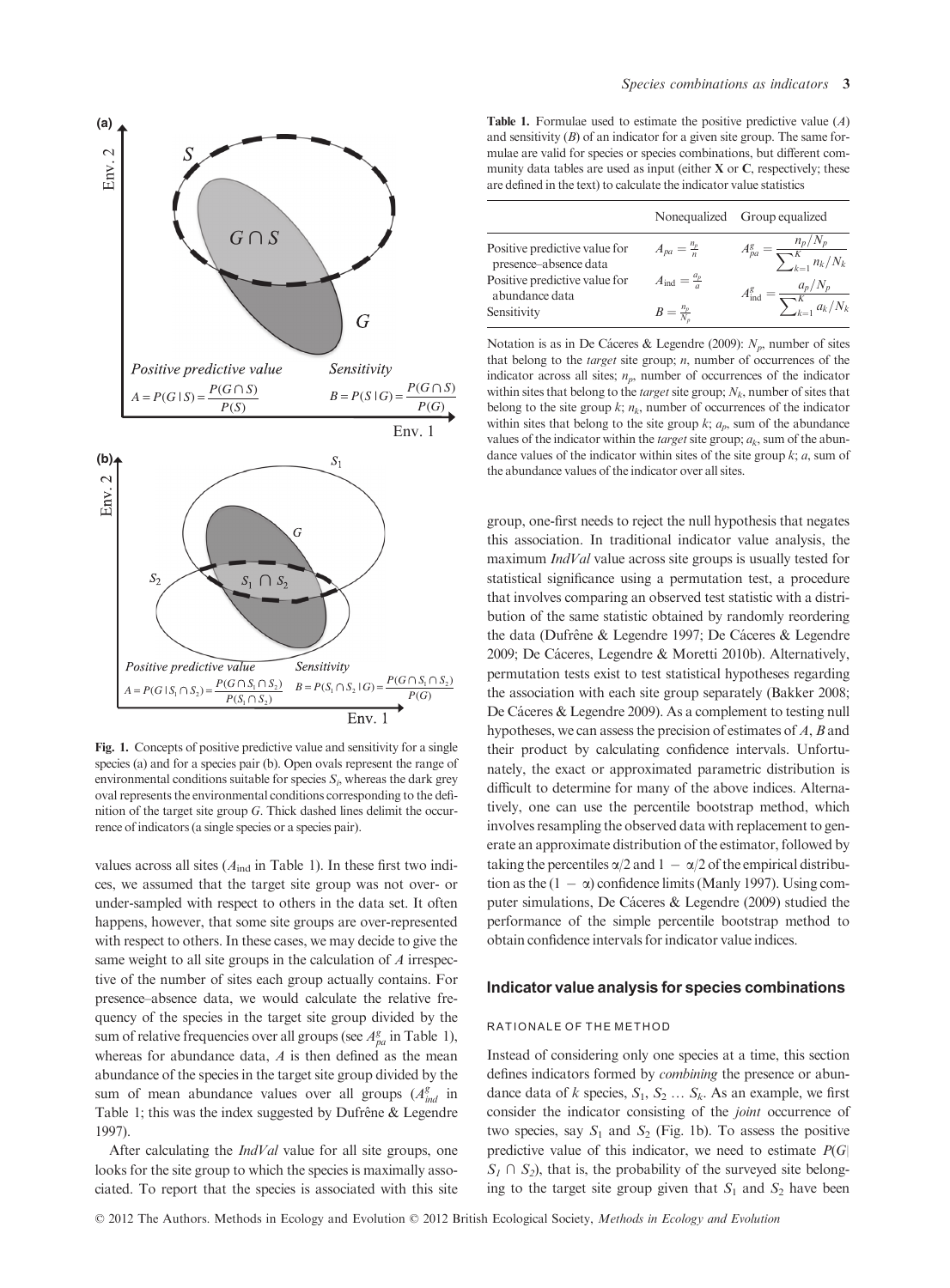## 4 M. De Cáceres et al.

found together. This conditional probability can be estimated as the number of sites within site group G where both  $S_1$  and  $S_2$  occur, divided by the number of sites where both  $S_1$  and  $S_2$  occur across all sites (note that we do not use '∩' as a set operator but to specify the set of sites where both  $S_1$  and  $S_2$ occur). As there are equal or fewer sites where two species cooccur than sites where only one of the species is present,  $P(G)$  $S_1 \cap S_2$ ) will usually be estimated using a smaller sample size than  $P(G|S_1)$  or  $P(G|S_2)$  and hence the estimation will be less precise. For the same reason, the sensitivity of the species pair,  $P(S_1 \cap S_2 | G)$ , will always be equal to or smaller than P  $(S_1|G)$  and  $P(S_2|G)$ . Nevertheless, the indicator consisting of the two species jointly may have higher positive predictive value compared with the indicators of the two species considered independently because it includes information coming from two events that are generally not completely correlated. If the two species were completely correlated, then considering the pair would not allow users to obtain more information. In general, to assess the indicator value for any combination of k species  $(S_1, S_2, \ldots, S_k)$ , we need to estimate P  $(G|I)$  and  $P(I|G)$ , the positive predictive value and sensitivity of the indicator  $I = S_1 \cap ... \cap S_k$  consisting of the joint occurrence of all species  $S_1$  to  $S_k$ . Accounting for the joint occurrence of increasing numbers of species increases the ability to indicate specific ecological conditions (Pignatti 1980), which may lead to higher A values. However, as shown for the species pair, considering species combinations instead of species separately will often lead to lower values of  $B$  and to lower precision of  $A$  estimates. This limits the number of species that can be considered simultaneously in an indicator species combination (Pignatti 1980; Bruelheide 2000).

#### THE COVERAGE OF THE TARGET SITE GROUP

The target site group may sometimes have a broad geographic range (for example, if it represents a widespread vegetation type). In such case, all indicators (whether species or species combinations) may have low sensitivity because it is likely that each of them will occur within only a subset of the geographical range. This potential limitation of indicators taken individually is the reason why having a set of indicators can be most useful: one indicator can be used in some parts of the range of the target site group, whereas another one can be used in other parts. Thus, an important quantity that complements a given list of indicators is their pooled coverage of the target site group, which we define as the percentage of sites of the site group where at least one of the indicators occurs. The coverage of the site group provided by a single indicator is equal to its sensitivity.

## ALGORITHM

In what follows we describe the steps of an indicator species analysis considering species combinations. Unlike the traditional analysis, a separate analysis is conducted for each target site group.

#### Step 1 – selecting candidate species

Selecting the species that are to be combined is not mandatory, but reduces the number of species combinations to be explored in the analysis. An intuitive approach for selecting candidate species involves discarding those species that appear with low frequency in sites belonging to the site group. The analyst can further restrict the list of candidate species by including additional criteria (McGeoch 1998), for example discarding the species that are difficult to identify taxonomically.

## Step 2 – setting a maximum number to the species forming a combination

As species combinations involving too many species are not normally useful as indicators, limiting the maximum number of species forming a combination can substantially reduce the computational requirements of the analysis. Let J be the number of candidate species and  $K$  the maximum number of species forming a species combination (clearly  $1 \leq K \leq J$ ). The total number of species combinations that one can form is a sum of combinatorial numbers,  $\sum_{k=1}^{K}$ J k  $\begin{pmatrix} J \\ I_r \end{pmatrix}$ . For example, if from a set of ten species (i.e.  $J = 10$ ), one wishes to generate combinations of up to three species (i.e.  $K = 3$ ), the total number of combinations to consider will be 10 (singletons) + 45 (pairs)  $+120$  (triplets) = 175. If all possible combinations of candidate species were to be considered (i.e. if  $K = J$ ), the number of combinations to explore would be  $2^{K} - 1$  (= 1023) if  $J = 10$ ).

#### Step 3 – calculation of data table  $\mathbf C$

Estimating the two components of indicator value for species combinations is essentially the same as for single species. The only difference is that the first element of the input for the indicator value analysis is no longer a site-by-species data table  $X$ , but a data table  $C$  with sites as rows and species combinations as columns. Table C will contain as many columns as species combinations the analyst wants to consider. Each entry in this data table contains the 'occurrence' or 'abundance' value of the corresponding species combination in the corresponding site. Values in  $C$  are calculated as follows. If X contains abundances, the 'abundance' of the species combination in a site is calculated as the minimum abundance value in that site among the abundances of all the species included in the combination. For example, if the individual counts for species  $S_1$ ,  $S_2$  and  $S_3$  in a particular site are 10, 15 and 8, respectively, the value in C for combination  $I = S_1 \cap S_2 \cap S_3$  in that site will be 8. We use the minimum, and not other statistics like the mean, because we define the indicator as the joint presence of all the species in the combination (i.e. the indicator does not 'occur' if one of the species has zero abundance). Analogously, if  $X$  contains presence–absence data the 'occurrence' of the species combination in a site will be a presence (one) if all the species of the combination are found, and an absence (zero) otherwise.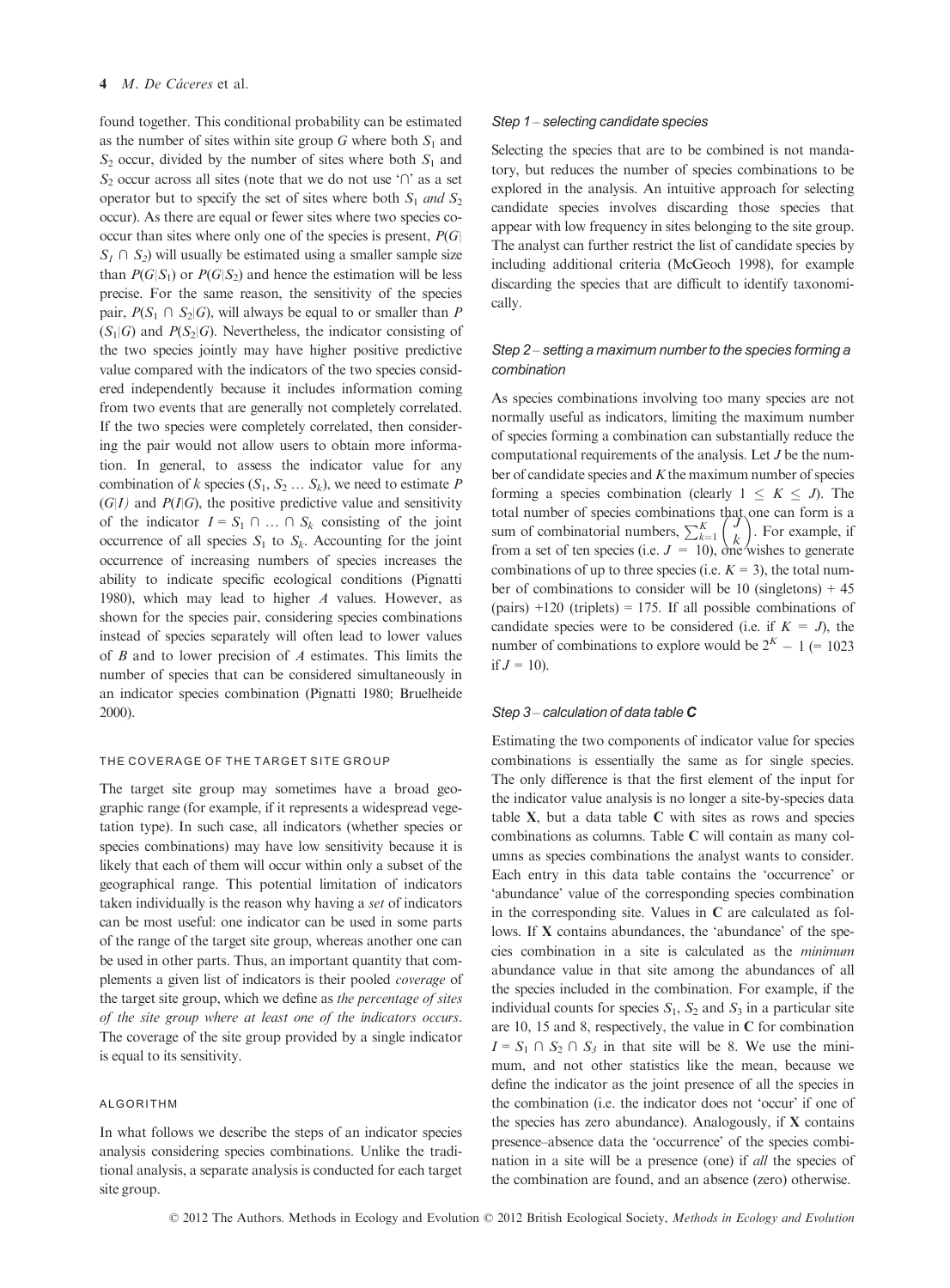#### Step 4 – calculation of indicator value components

Once data table C is available, the estimation of  $A = P(G|I)$ and  $B = P(I|G)$  for species combinations is performed straightforwardly using the formulae of Table 1 and C, instead of X, as input data.

#### Step 5 – selecting valid indicators

Both hypothesis testing and confidence interval calculation can be conducted for species combinations, as described in the previous section for single species. However, conducting tests of hypotheses is not a good strategy to find the best indicators because a large number of species combinations can be significantly associated with the target site group, especially if the site groups were originally defined using species composition data (De Cáceres & Legendre 2009; De Cáceres, Legendre & Moretti 2010b). A more practical approach is to determine those indicators that are strongly restricted to the target site group. To determine the set of valid indicators, we recommend choosing a threshold for minimum positive predictive value  $(A_t)$ . This threshold can be interpreted as one minus the maximum false-positive rate that the user is prepared to accept in future assignments (e.g. if  $A_t = 0.6$ , and then all valid indicators will erroneously indicate the target site group less than 40% of the times). Then, a given species or species combination will be a *valid indicator* if the lower bound of the 95% confidence interval for A is equal or higher than threshold  $A_t$ . Using the lower bound of the confidence interval instead of the point estimation as selection criteria is important to ensure statistical significance because, as indicated above, the precision of estimates can be very low with species combinations. Additionally, one can also set a minimum value for sensitivity  $(B_t)$ and discard those indicators that are powerful but occur too rarely (e.g. in less than 25% of sites). After determining the set of valid indicators, one should calculate the coverage of the site group that this set provides. If the coverage is small (e.g.  $<$  40%), this means that the site group cannot be predicted with the desired predictive power in most of its range. Repeating this step with a lower threshold for positive predictive value  $(A_t)$  may increase the coverage, at the expense of increasing the rate of false positives in future assignments. Plotting the relationship between the desired positive predictive value of assignments and the coverage of the site group can be useful to guide the choice of  $A_t$  (see example application below, Fig. 3).

To increase the accessibility of our proposals, we implemented steps 3-5 of the above algorithm in a function (called 'indicators') written in R language (R Development Core Team 2012) and added it to the R library 'indicspecies' (De Cáceres & Legendre 2009).

#### Simulation study

We conducted a simulation study to better understand where it may be beneficial to consider species combinations rather than single species, as indicators. Let  $S_1$  and  $S_2$  be two potential indicator species of a target site group G. The question is

whether the species pair  $(S_1 \cap S_2)$  will have higher positive predictive value as indicator of G than either  $S_1$  or  $S_2$  taken individually. This will depend on the relationship between each species and  $G$ , but also on the relationship between the two species. Furthermore, if the positive predictive value of both  $S_1$ and  $S_2$  is lower than  $A_t$  but that of  $S_1 \cap S_2$  is higher, one should observe an increase in the coverage of the site group by considering the species pair as indicator. With these expectations in mind, we used the R package 'binarySimCLF' (Qaqish 2003) to generate three correlated random binary variables (i.e. G,  $S_1$  and  $S_2$ ) with known marginal proportions ( $P(S_1)$ ,  $P(S_2)$ ) and  $P(G)$ ) and correlation structure ( $r_{S1S2}$ ,  $r_{S1G}$  and  $r_{S2G}$ ). To reduce the number of parameter combinations to explore, we restricted our study to  $P(S_1) = P(S_2)$  (i.e. the two species occur with the same frequency in the data set) and  $r_{S1G} = r_{S2G}$  (i.e. the species are equally correlated with the target site group). For each simulated data set, we evaluated (1) the difference in positive predictive value of  $S_1 \cap S_2$  with respect to the maximum value observed between  $S_1$  and  $S_2$ ; (2) the difference in coverage obtained when considering  $S_1 \cap S_2$  as indicator, compared with not considering it. Each simulated data set included 100 sites, and for each parameter combination, we averaged the results obtained for 100 simulated data sets.

If the two species occur more frequently than the site group  $(P(S<sub>i</sub>) = 0.50, P(G) = 0.25)$ , we found that the species pair had larger positive predictive value than the single species indicators only if both species had a moderate correlation with the site group ( $r_{S1G} = r_{S2G} > 0.3$ ; Fig. 2a). Moreover, the lower the correlation between the two species  $(r_{S1S2})$ , the better the advantage of considering the species pair. An increase in the coverage of the target site group was observed in the same situations (Fig. 2b). If the species occur with the same frequency as the site group  $[P(S_i) = P(G) = 0.50]$ , one could still gain positive predictive value by considering the species pair (Fig. 2c). However, in this case, the single species indicators tended to have higher positive predictive value than in the previous case; hence, including the species combination did not increase the coverage of the target site group substantially (Fig. 2d). From these results, one would expect species combinations to be most useful when the component species of the combination are common, have some preference for the site group and a low degree of correlation to each other. Such a situation could occur, for example, if there is a partial overlap between the habitat niches of two species and the target site group is a habitat in the zone of overlap.

## Example application – New Zealand's woody vegetation types

New Zealand's indigenous forests and shrublands cover ca. 23% and 10% of its land surface, respectively. The forests are predominantly evergreen and dominated by different combinations of southern beeches (Nothofagus spp.), broadleaved angiosperms, the kauri (Agathis australis) and other conifers, mainly podocarps. Shrublands occur in subalpine areas and in lowland and montane regions that were presumably forested in pre-human times (Wardle 1991). Wiser et al. (2011) used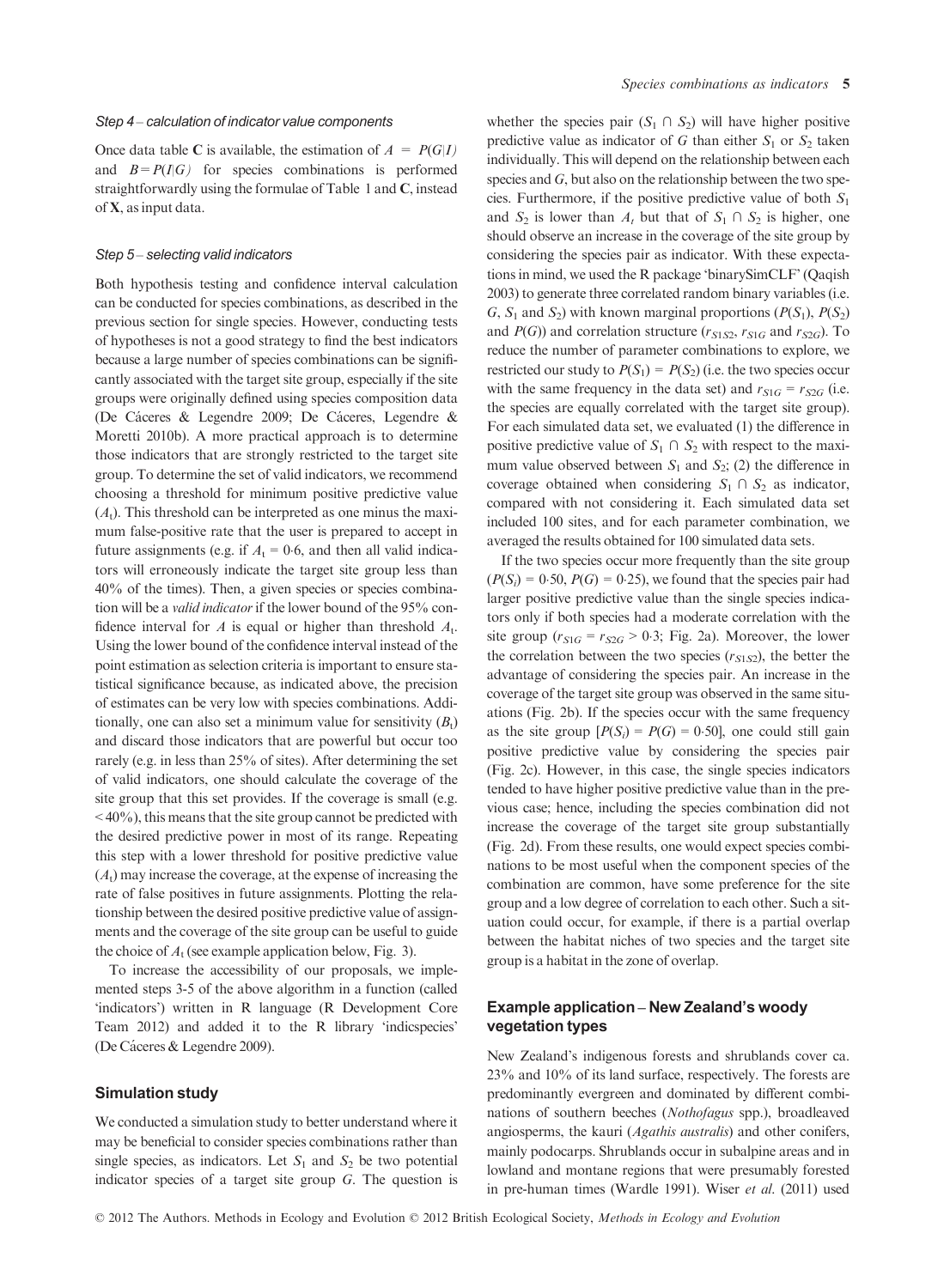

Fig. 2. Simulation study results showing the benefit of considering a species pair  $(S_1 \cap S_2)$  as indicator of a site group (G) instead of considering single species indicators (either  $S_1$  or  $S_2$ ). In panels (a) and (c), we show the difference in positive predictive value (A) between the species pair and the maximum of  $S_1$  and  $S_2$ . In panels (b) and (d), we show the difference in coverage obtained when considering the indicator based on the species pair compared with not considering it (coverages were obtained using  $A_t = 0.6$ ). These values are plotted as a function of the correlation between the species and the site group (in the x-axis; both species are equally correlated with the site group) and the correlation between the two species (in the y-axis). Panels (a) and (b) show the results for the situation where the species occur more frequently than the target site group  $(P(S_1) = P(S_2) = 0.50$ ,  $P(G) = 0.25$ ), whereas panels (c) and (d) show the results for species being equally frequent as the target site group  $(P(S_1) = P(S_2) = P(G) = 0.50)$ . Empty parts of the plots indicate parameter combinations that cannot be simulated properly (see Qaqish 2003).

1177 systematically sampled vegetation plots as the basis for a quantitative classification exercise that produced 24 woody vegetation types. More recently, Wiser  $\&$  De Cáceres (in press) used a fuzzy clustering framework (De Cáceres, Font & Oliva 2010a) to validate and extend this classification. For this second classification analysis, the authors merged the 1177 plots with vegetation plot records from the New Zealand's National Vegetation Survey Databank (Wiser, Bellingham & Burrows 2001; http://www.givd.info/ID/AU-NZ-001). As a result, seven of the 24 original vegetation types were discarded, whereas twelve new types were defined. The geographical extent of vegetation types varies from quite spatially restricted (< 150 000 ha) to widespread (>750 000 ha) (Wiser & De Cáceres in press).

We illustrate our method by determining whether combinations of vascular plants can be used as indicators for each of the 29 vegetation types. As input data, we took the community data table (5751 sites  $\times$  1930 vascular plant species) and the fuzzy membership table that resulted from the second classification analysis (Wiser  $\&$  De Cáceres in press). We derived a hard classification from the fuzzy one by defining that a site was a member of a vegetation type if its fuzzy membership value was higher than 0.5. Using that rule, 3114 sites (plots) were members of one woody vegetation type or the other, whereas the remaining 2637 sites were deemed transitional between types or were too unique to belong to any type. The number of sites belonging to each vegetation type ranged from 15 to 366 (see Table S1 in Supporting Information). We selected as candidates those species occurring in at least 40% of the sites belonging to the target vegetation type. The number of candidate species ranged between 2 and 62 (Table S1). We considered as potential indicators from single species up to four-species combinations, and we calculated the positive predictive value, sensitivity and indicator value of all of them. Positive predictive values were calculated using cover abundance values and nonequalized indices (i.e.  $A_{ind}$  in Table 1). We estimated 95% bootstrap confidence intervals for all indices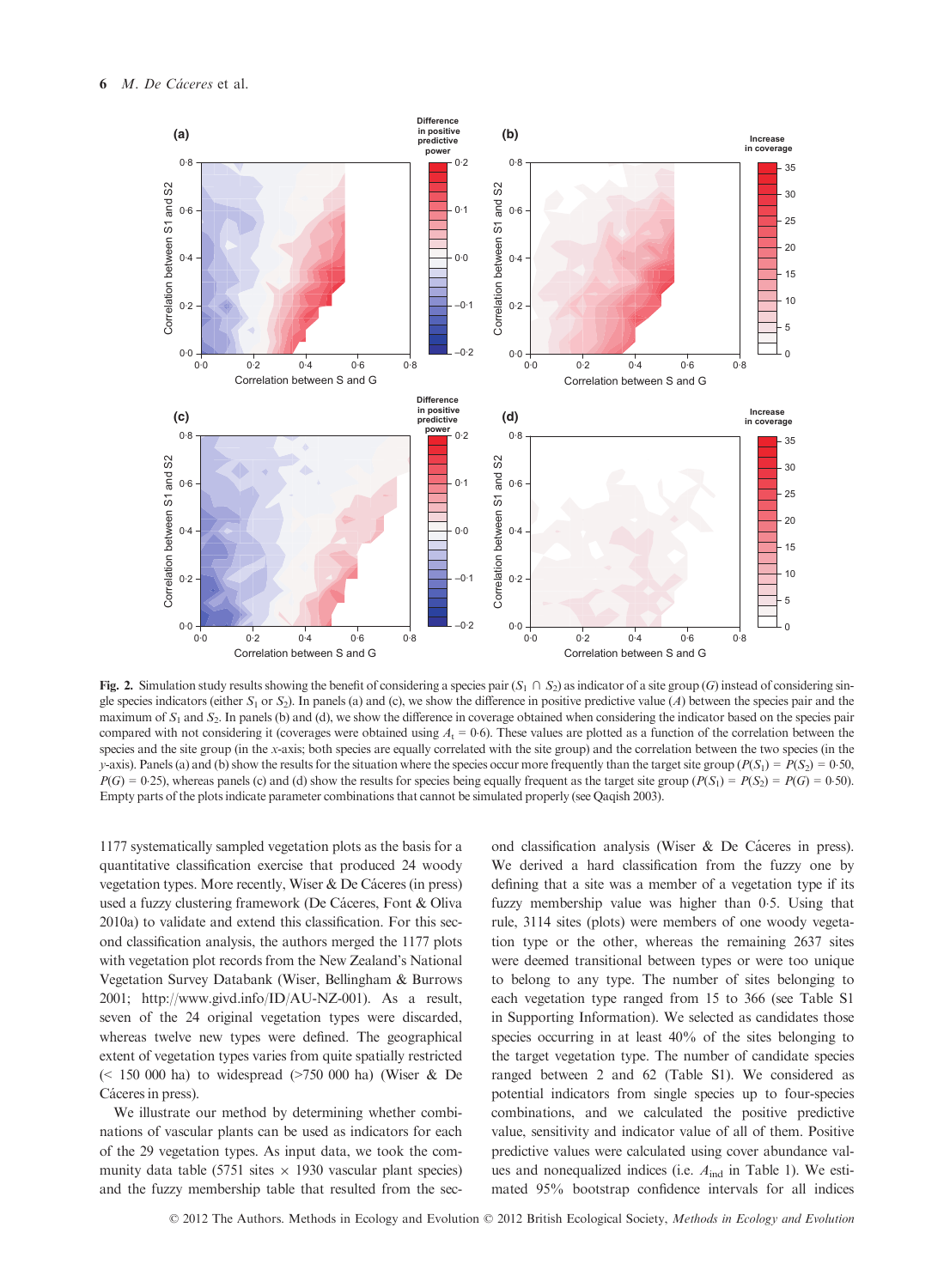using the simple percentile method with 10 000 bootstrap samples.

We display in Fig. 3a,b the coverage of two vegetation types (#2 and #15) as a function of the  $A_t$  value used as a threshold to determine valid indicators. These figures can be helpful to decide on which  $A_t$  threshold value to use. That is, they allow finding, by interpolation, the maximum  $A_t$  value that can be used while ensuring a given coverage of the target site group. These figures also show that the indicator value analysis often provides indicators with larger positive predictive values A when species combinations are considered, compared with an analysis with single species only. In some cases (like in Fig. 3a), this advantage allows the target site group to be predicted with moderate or high reliability in a large fraction of its range. In others (like in Fig. 3b), the positive predictive value of species combinations is not very high, despite being higher than single species, and hence the site group cannot be reliably predicted.



Fig. 3. Relationship between the minimum positive predictive value required for valid indicators  $(A_t)$  and the resulting coverage of the target site group. Coverage plots are shown for two site groups: (a) the montane shrubland type  $#2$ ; and (b) the forest type  $#15$ . For each  $A_t$ value, valid indicators were determined comparing the lower boundary of the 95% confidence interval for A with  $A_t$ . Plotted lines correspond to coverage values obtained when considering single species indicators only, or when considering species combinations of increasing order, up to four species.

We selected the valid indicators using an  $A_t = 0.6$  threshold for positive predictive value and a  $B_t = 0.25$  threshold for sensitivity. Considering up to four-species combinations, we obtained valid indicators for 16 of 29 vegetation types only. Nevertheless, our results confirmed that species combinations often had higher predictive value than species taken individually (Fig. 4). For the remaining 13 vegetation types, reliable assignments cannot be made using indicator species or species combinations. In some cases, the list of valid indicators was quite long. Because many subsets of valid indicators can have the same coverage as the complete set, for the 16 vegetation types with valid indicators, we reduced the list of valid indicators as follows (note that many procedures would be possible for this last task). First, we removed those indicators whose occurrence pattern was nested within the occurrence pattern of others (because a nested indicator will have lower sensitivity). Second, we determined the coverage of subsets of indicators by progressively increasing numbers of indicators until a subset with the same coverage as the complete set was found, or until a maximum of four indicators was reached. The final sets of valid indicators are shown in Table S2 in Supporting Information. We use vegetation type #2 to illustrate how to interpret the indicator value results for a given target site group. Newly surveyed sites can be assigned to this montane shrubland type if Dracophyllum uniflorum is found along with Festuca novae-zelandiae (probability of being wrong is between  $0.1$  and  $0.4$ ), or if D. uniflorum is found with *Celmisia spectabilis* (probability of being wrong is between  $0.05$  and  $0.34$ ). One or both combinations will be found in about 88% of the range of the vegetation type.

### **Discussion**

#### ADVANTAGES AND LIMITATIONS OF THE METHOD

Questions that can be addressed using indicator species analyses include the following: 'Is species X strongly and significantly restricted to a particular site group, compared to the others?', 'What is the degree of habitat specialization of species Y?' or 'Can we use the occurrence of species Z to determine whether a given site belongs to a particular site group?'. Several statistical alternatives already exist to address these questions (e.g. Dufrêne & Legendre 1997; Chytrý et al. 2002; De Cáceres & Legendre 2009; De Cáceres, Legendre & Moretti 2010b; Chazdon, Chao & Colwell 2011; Urban et al. 2012). To further advance the indicator species approach, our goal was to obtain easy-to-apply rules to assign newly surveyed sites to target site groups based on species combinations. The kind of rules we were interested in is: 'If you find species X, Y and Z simultaneously occurring at a given site, you can assign the site to the target site group with a known probability of making a mistake'. Our method represents an important improvement over the well-known Indicator Value method (Dufrêne  $&$  Legendre 1997), because we have shown that species combinations may have higher positive predictive values – and hence be less prone to false-positive error – than species taken individually. Another advantage of considering species combinations is that the information about species that are

© 2012 The Authors. Methods in Ecology and Evolution © 2012 British Ecological Society, Methods in Ecology and Evolution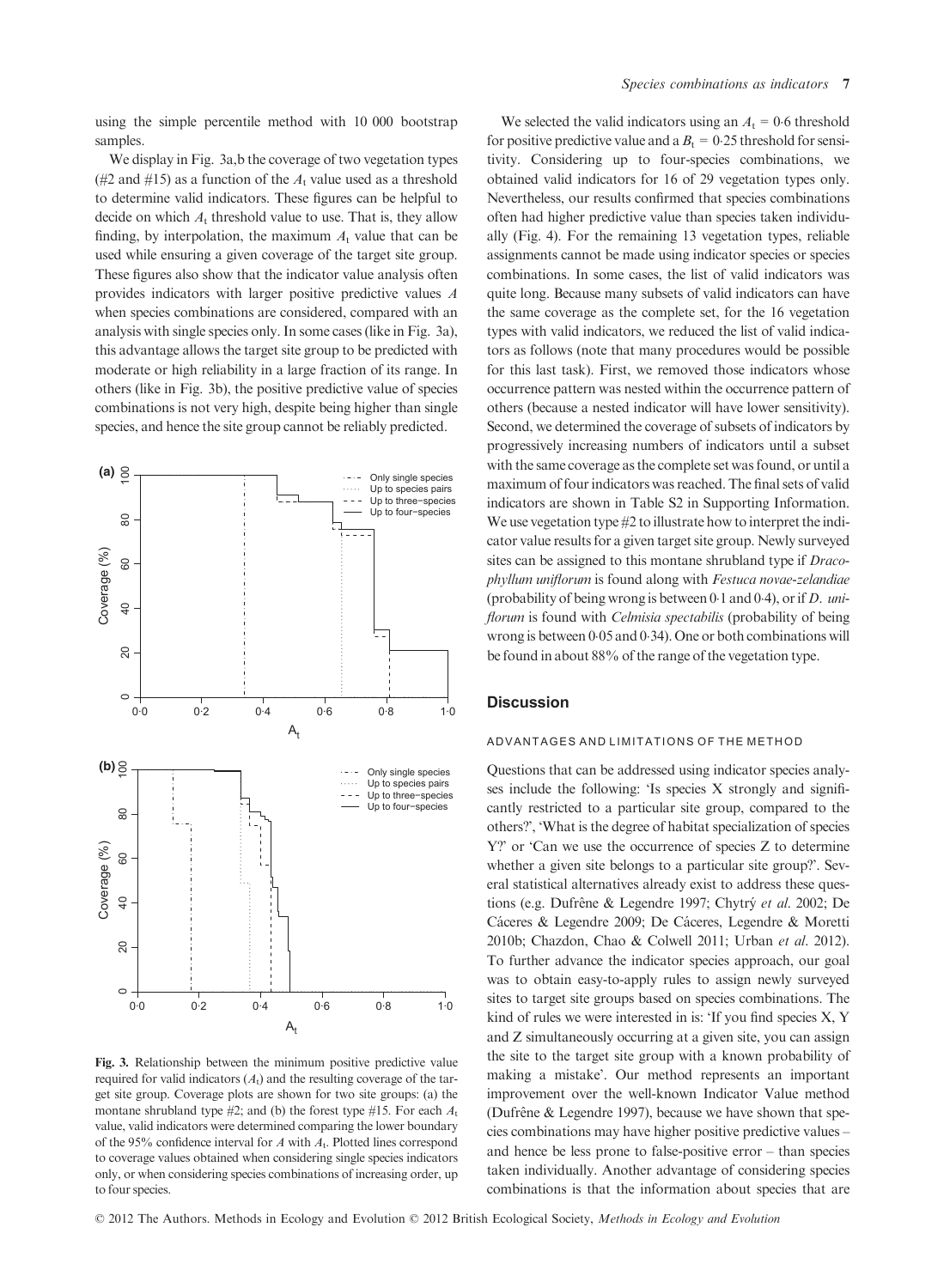

Fig. 4. Coverage of the 29 NZ woody vegetation types (i.e. percentage of each type covered by valid indicators) obtained when considering indicators of increasing order, from singletons up to combinations of four species. Valid indicators are those whose 95% confidence interval lower bound for A is higher than 0.6 and the corresponding lower bound for B is higher than 0.25. The indicator value results obtained using up to four-species combinations are given in Appendices S1 and S2 in Supporting Information.

frequent or dominant but are not restricted to the target site group can be taken into account for indication purposes. For example, one of the valid indicators that we found for the New Zealand vegetation type #2 was the combination of D. uniflorum and F. novae-zelandiae. Whereas D. uniflorum is mostly restricted to this montane shrubland type  $(A = 0.49,$  $B = 1.00$ ), *F. novae-zelandiae* is a common grass with only 7% of its occurrences being in shrublands of this type ( $A = 0.07$ ,  $B = 0.82$ ). Nevertheless, adding the information provided by the occurrence and abundance of F. novae-zelandiae to the indicator species D. uniflorum raises the positive predictive value (from  $A = 0.49$  to  $A = 0.80$ ) without markedly decreasing sensitivity (from  $B = 1.00$  to  $B = 0.82$ ).

Despite its advantages, our method is limited to the number of species it can include in species combinations. If many species are combined, the sensitivity of the indicator will be very low and the uncertainty of both sensitivity and positive predictive value estimates will increase. Furthermore, the number of combinations to evaluate grows rapidly with the number of species combined imposing computational limits. From a practical perspective, however, indicators are often meant to avoid sampling the entire community in the field, so we do not believe this is a serious disadvantage if this is the goal.

Although they are related, the concept of indicator species with species combinations differs from that of species associations (e.g. Legendre 2005; Gotelli & Ulrich 2010). Associated species are groups of highly correlated species in one form or another, whereas a group of species that jointly provides an indicator for the target site group should not be maximally correlated, but rather complementary in their indicative power of a given group of sites. As a consequence, a species combination, as defined in the present paper, may not necessarily form a species association.

Considering species combinations does not mean that powerful indicators will magically arise for any site group (e.g. Fig. 3b). As the definition of site groups is completely left to the user, it is not easy to anticipate the cases where considering species combinations will be useful. However, our simulation results and experience with real data sets suggest that valid indicators are more likely to be obtained if the frequency of occurrence of at least some species is larger than the proportion of sites belonging to the site group. Moreover, if the beta diversity of the data set is too low (i.e. low species turnover), the species in the taxonomic group under study may perceive the environmental conditions of the site group as similar to the conditions prevailing at other sites. In this latter case, several taxonomic groups may have to be tried and compared to find valid indicators (McGeoch & Chown 1998). Finally, one may fail to obtain valid indicators because of a small sample size. Even in large data sets, valid indicators are unlikely to occur if the number of sites belonging to the site group is too small (e.g. < 10 sites). This lack of information will normally be apparent when looking at the breadth of the confidence intervals for A and B.

## HOW DOES THIS EXTENSION OF INDICATOR VALUE ANALYSIS RELATE TO OTHER APPROACHES?

Although we focused on indicator value indices here, many researchers prefer to use correlation indices, such as the phi coefficient, to measure the association between species and site groups, especially in a vegetation context (Chytrý et al. 2002; Willner, Tichý & Chytrý 2009). Our approach can be extended to correlation indices. Indeed, one can straightforwardly use matrix C to calculate correlation indices for species combinations. Graphs can also be easily obtained to examine the coverage of the target site group as a function of the desired level of correlation between indicators and the site group (Fig. 3). As correlation indices cannot be decomposed into components that express the predictive value of indicators and hence do not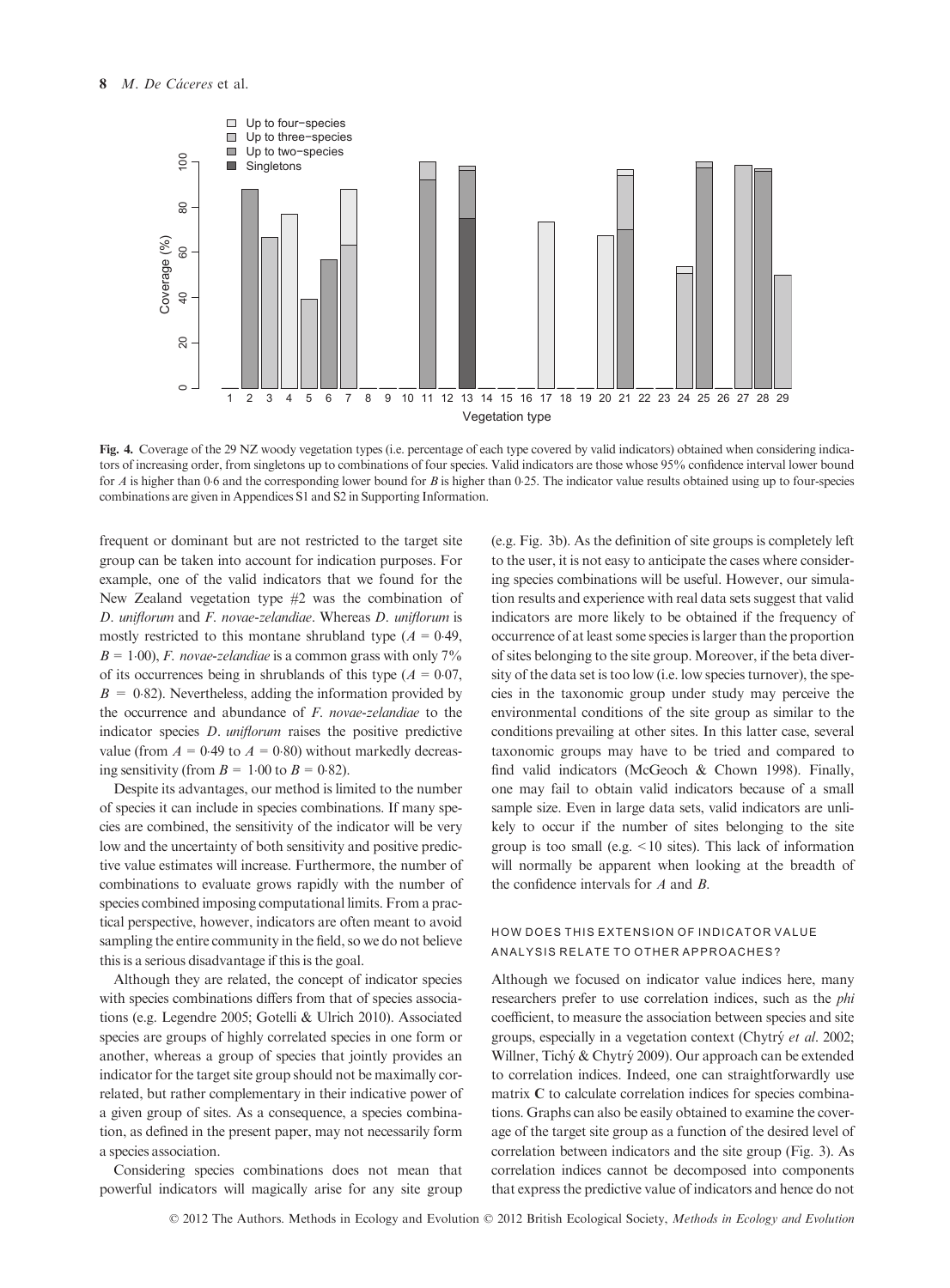allow one to obtain the kind of rules we were interested in, we did not explicitly describe these parallel methods here.

The generalization from single species to species combinations is also compatible with other modifications that have been proposed to overcome the limitations of the original indicator value method (e.g. Podani & Csányi 2010; Urban et al. 2012). For example, Urban et al. (2012) have recently pointed out that indicator value analyses can produce biased estimates if differences between site groups in species detection probabilities are not taken into account. Their proposal, consisting in using N-mixture models and a Bayesian inference framework, could be incorporated into our approach by replacing the input data table X with a 'corrected' table of abundance/occurrence produced by their method. Other extensions/modifications of the indicator value method are, by definition, less amenable to the consideration of species combinations (e.g. Baker & King 2010; De Cáceres, Legendre & Moretti 2010b). For example, De Cáceres, Legendre & Moretti (2010b) extended the indicator value method to determine whether the a given species was associated with multiple site groups instead of a single one. As the focus of that extension was to characterize the niche breadth of the species, considering species combinations does not really make sense in that context.

## POTENTIAL APPLICATIONS

The use of indicator species to monitor or assess environmental conditions, or to determine habitat or community types, is a firmly established tradition for both theoretical and applied purposes. A suite of indicator variables rather than single indicators has been recommended to increase the reliability of bioindication systems (Carignan & Villard 2002). Therefore, one of the applications we envisage for the new method is the development of multispecies ecological or environmental indicators (McGeoch 1998; Niemi & McDonald 2004; Butler et al. 2012).

Another important application, illustrated in this paper, is motivated by the need for vegetation classification schemes to provide rules that allow new vegetation observations to be assigned to previously defined vegetation types. As vegetation types are often defined using the complete composition of vascular plants, in order to be consistent with the original classification, assignment rules should also be based on full vegetation plots (De Cáceres  $&$  Wiser 2012). When complete composition is available, there are several alternatives for assigning vegetation plot records to predefined vegetation types (e.g. Kočí, Chytrý & Tichý 2003; van Tongeren, Gremmen & Hennekens 2008; De Cáceres et al. 2009), which are preferable to the approach presented here. However, in many cases, vegetation surveys need to be conducted rapidly and with limited resources, such as for vegetation mapping. In such situations, it may be desirable to survey the largest possible number of localities, but simplify the fieldwork protocol by focusing on a small subset of species that have high predictive value. Our method provides a useful tool for this task. If, at a given site, one finds a species combination with high predictive value, the site can be assigned with confidence to the indicated type. If none of the valid indicators is found, then a full vegetation plot may need to be conducted.

Users of the method should bear in mind that when site groups have been defined using species composition data, they are by definition nonindependent from species. In these cases, the indicator value statistic will be larger than the value expected under the null hypothesis of independence, leading to a high rate of rejection in inferential tests (De Cáceres & Legendre 2009; De Cáceres, Legendre & Moretti 2010b). When confidence intervals are being used to assessing the uncertainty of the estimation, however, they are still valid.

#### Acknowledgements

MDC was supported by a postdoctoral grant (2009 BP-B 00342) from the Catalan Agency for Management of University and Research Grants. MDC and LB were supported by a research projects BIONOVEL (CGL2011-29539/BOS) and MONTES (CSD2008-00040) funded by the Spanish Ministry of Education and Science. SKW was supported by New Zealand Department of Conservation and the New Zealand Ministry of Science and Innovation (C09X0916, http://www. frst.govt.nz/). The work was also supported by Natural Sciences and Engineering Research Council of Canada (NSERC) grant no. 7738 to PL. We acknowledge the use of data drawn from the National Vegetation Survey Databank and all of those people who wore out their boots collecting the original data. Authors would like to thank Milan Chytrý, Janós Podani and two anonymous reviewers for their enormously useful comments on previous versions of this manuscript.

### **References**

- Baker, M.E. & King, R.S. (2010) A new method for detecting and interpreting biodiversity and ecological community thresholds. Methods in Ecology and Evolution, 1, 25–37.
- Bakker, J.D. (2008) Increasing the utility of indicator species analysis. Journal of Applied Ecology, 45, 1829–1835.
- Basset, Y., Mavoungou, J.F., Mikissa, J.B., Missa, O., Miller, S.E., Kitching, R. L. & Alonso, A. (2004) Discriminatory power of different arthropod data sets for the biological monitoring of anthropogenic disturbance in tropical forests. Biodiversity and Conservation, 13, 709–732.
- Bruelheide, H. (2000) A new measure of fidelity and its application to defining species groups. Journal of Vegetation Science, 11, 167-178.
- Butler, S.J., Freckleton, R.P., Renwick, A.R. & Norris, K. (2012) An objective, niche-based approach to indicator species selection. Methods in Ecology and
- Evolution, 3, 317–326. Carignan, V. & Villard, M.-A. (2002) Selecting indicator species to monitor ecological integrity: a review. Environmental monitoring and assessment, 78, 45–61.
- Chazdon, R.L., Chao, A. & Colwell, R.K. (2011) A novel statistical method for classifying habitat generalists and specialists. Ecology, 92, 1332–1343.
- Chytrý, M., Tichý, L., Holt, J. & Botta-Dukát, Z. (2002) Determination of diagnostic species with statistical fidelity measures. Journal of Vegetation Science, 13, 79–90.
- De Cáceres, M., Font, X. & Oliva, F. (2010a) The management of vegetation classifications with fuzzy clustering. Journal of Vegetation Science, 21, 1138-1151.
- De Cáceres, M. & Legendre, P. (2009) Associations between species and groups of sites: indices and statistical inference. Ecology, 90, 3566–3574.
- De Cáceres, M., Legendre, P. & Moretti, M. (2010b) Improving indicator species analysis by combining groups of sites. Oikos, <sup>119</sup>, 1674–1684.
- De Cáceres, M. & Wiser, S.K. (2012) Towards consistency in vegetation classification. Journal of Vegetation Science, 23, 387–393.
- De Cáceres, M., Font, X., Vicente, P. & Oliva, F. (2009) Numerical reproduction of traditional classifications and automatic vegetation identification. Journal of Vegetation Science, 20, 620–628.
- Dufrêne, M. & Legendre, P. (1997) Species assemblages and indicator species: the need for a flexible asymmetrical approach. Ecological Monographs, 67, 345– 366.
- Gotelli, N.J. & Ulrich, W. (2010) The empirical Bayes approach as a tool to identify non-random species associations. Oecologia, 162, 463–477.
- Hill, M.O. (1979) TWINSPAN A FORTRAN Program for Arranging Multivariate Data in an Ordered Two-Way Table by Classification of the Individuals and Attributes. Cornell University, Ithaca, NY.